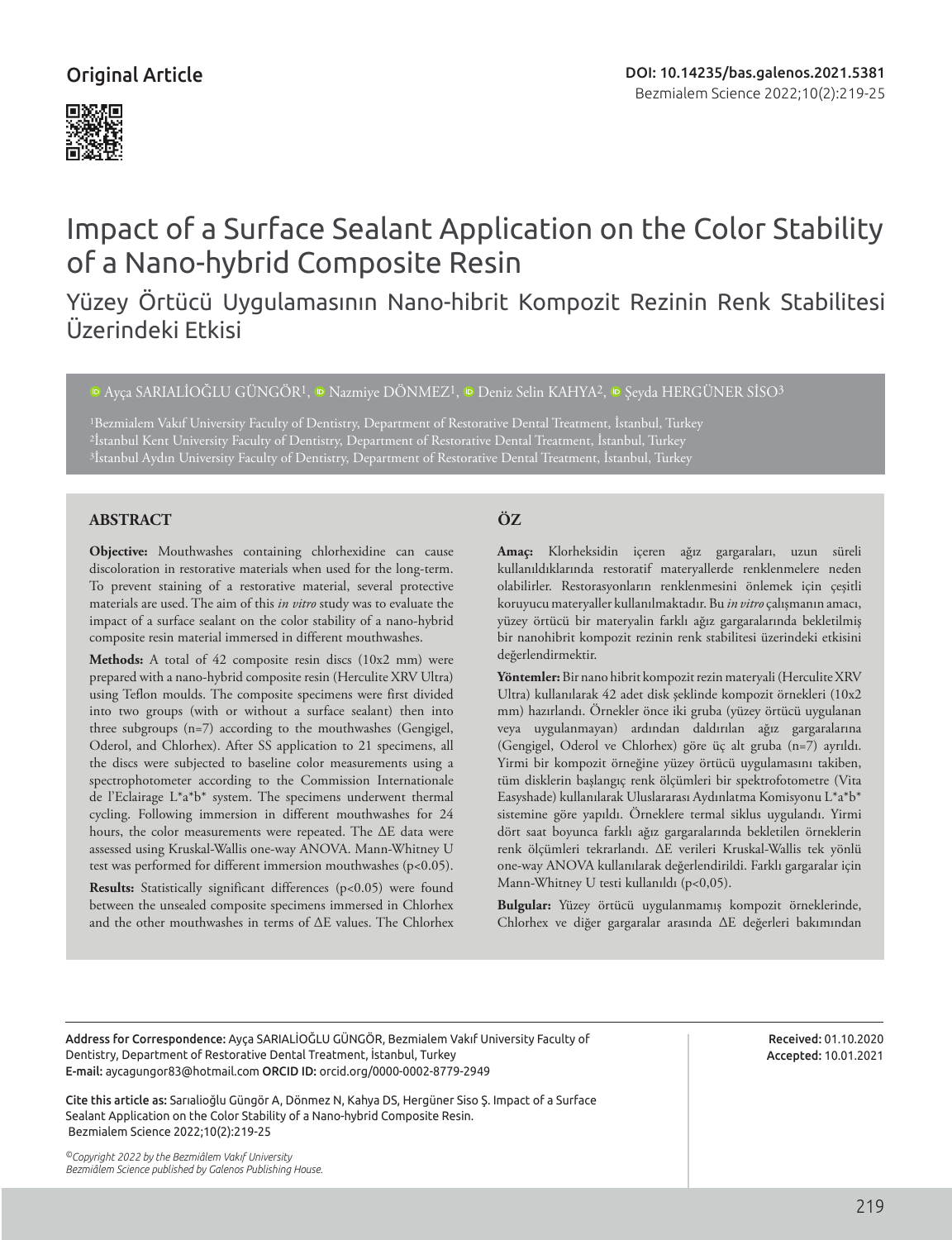appeared to be associated with the most severe alteration in color (5.14±0.83), followed by Gengigel (2.21±1.46) and Oderol (1.94±1.75). There were no statistically significant differences (p>0.05) between the sealed and unsealed composite specimens in terms of the color changes.

**Conclusion:** The application of a low viscosity liquid surface sealant material did not show the expected effect on the color stability of a nano-hybrid composite resin in terms of three different mouthwashes.

**Keywords:** Color change, mouthwash, surface sealant, composite resin, thermal cycling

# **Introduction**

A coordinate interaction can occur between the ultimate aesthetic characteristics of dental restoration and the efficacy of the finishing and polishing strategies applied (1). The utilization of solvent polishing liquids with unique systems has been suggested alongside the immediate placement and finishing of resin-based restorative materials. Such an application has been recommended to overcome the various defects feasibly related to the physical characters of the materials as well as the potential faults of the operator (2). The postoperative sealing agents are generally described as rebonding/glazing/liquid-polishing agents or surface sealants (SSs) (2,3). These SSs are placed on the surface of the restoration and the neighbouring tooth structure, thereby boosting the marginal sealing, and also penetrating any surface micro defects and/or gaps formed during the material placement and polymerization (2,3).

The color and surface roughness of the teeth are critical qualities in terms of aesthetics when designing a smile (4). Since the development of composite materials in 1960, attempts have been made to boost the durability of composite restorations. However, as relatively little progress has been made to date, the visual characteristics of these materials still need to be upgraded (5). The color alteration experienced by composites is multifactorial, being related to the intrinsic staining and extrinsic discoloration of the material. The intrinsic factors are related to changes in the chemical balance of the resin matrix and the matrix/particle interface, while the extrinsic factors are associated with the consumption of coloring liquids from exogenous sources related to hygiene, nourishment, and smoking (6).

In recent decades, the number of individuals who use mouthwashes for anti-microbial control has grown, not only due to professional guidance but also due to the capability of such liquids to provide a cooling sensation and to diminish halitosis (7). Mouthwashes have diverse ingredients including alcohol, emulsifiers, organic acids, detergents, and dyes. It should be noted that composite resins exposed to ethanol display decreased microhardness values when compared with non-exposed materials (8). Alcohol appears to act as a plasticizer of the polymeric matrix, thereby making the resin material more ductile (9). Additionally, ethanol can reduce the adhesion

istatistiksel olarak anlamlı farklılıklar (p<0,05) bulundu. Chlorhex, en şiddetli renk değişikliğine neden olurken (5,14±0,83), Gengigel (2,21±1,46) ve Oderol (1,94±1,75) onu takip etti. Renk değişimleri açısından yüzey örtücü uygulanan ve uygulanmayan örnekler arasında istatistiksel olarak anlamlı bir fark (p>0,05) bulunmadı.

**Sonuç:** Düşük viskoziteli sıvı bir yüzey örtücü materyalin uygulanması, nano-hibrit bir kompozit rezinin renk stabilitesi üzerinde, üç farklı gargara açısından beklenen etkiyi göstermedi.

**Anahtar Sözcükler:** Renk değişimi, ağız gargarası, yüzey örtücü, kompozit rezin, termal döngü

between the resin matrix and inorganic fillers, which may increase the softening of the surface and leads to discoloration of the resin material (8).

Endeavors to quantitatively characterize the color alteration experienced by a tooth-colored restoration have been facilitated by the Commission Internationale de l'Eclairage (CIE), which has presented L\*a\*b\* three-dimensional color estimation system whereby the  $L^*$  axis assesses the luminosity or lightness (extending from 0 [black] to 100 [white]), the a\* coordinate assesses the redness (a>0) or greenness (a<0), whereas the  $b^*$ coordinate assesses the yellowness (b>0) or blueness (b<0) (10,11). The quantitative estimation of the entire alteration in color (∆E) hence consolidates a unique equation for a qualitative application relating to both discernment and acceptance limits  $(10,11).$ 

In dental practice, mouthwashes may need to be used for a long time if the patient is to benefit from both their woundhealing properties and their antibacterial properties. However, chlorhexidine (CHX) can result in a permanent color change following long-term use. Besides, reversible local side effects such as discoloration of teeth, and the tongue, impaired taste sensation (12), increased formation of supragingival calculus and mucous membrane irritation, and desquamation (13) are associated with the use of CHX mouth rinse in long-term use. Oderol mouthwash contains zinc lactate and CHX, although the manufacturer claims that it does not cause discoloration after long-term use. Gengigel, which is a hyaluronic acid mouthwash, is marketed offering a wound-healing potential. To the best of our knowledge, no studies have yet examined the discoloration associated with both Oderol and Gengigel in composite restorations following long-term use.

The first aim of this study was to evaluate the long-term use of three different types of mouthwash on the color stability of composite restorations. The second aim of this study was to assess the effect of SS application on the coloration resistance of a nanohybrid resin composite soaked in different types of mouthwash. The null hypothesis was that the application of a SS would not be able to protect the color stability of a nano-hybrid composite restoration after using different mouthwashes in the long-term.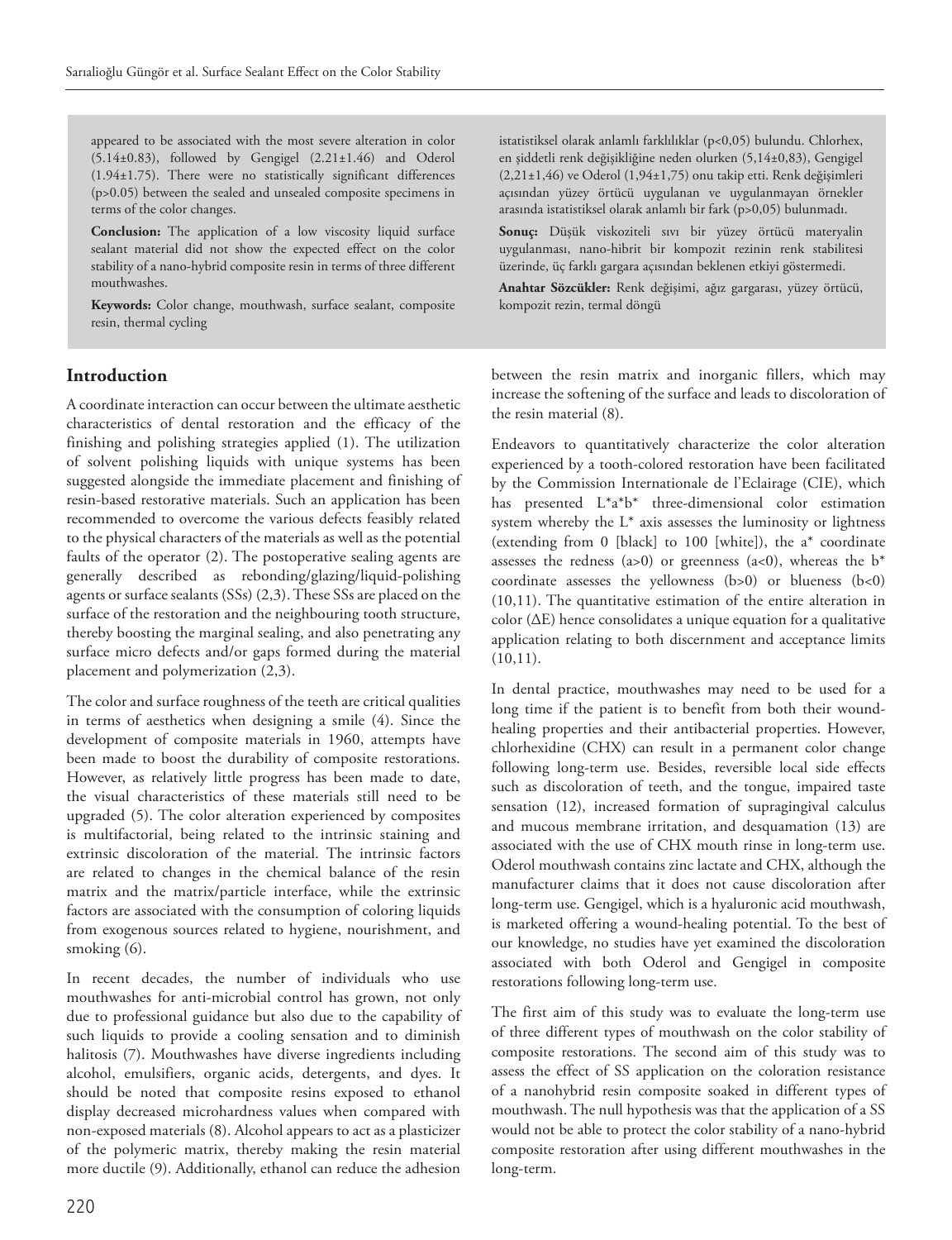### **Method**

#### **Sample Preparation**

Forty-two disc-shaped specimens (10.0 mm inner diameter x2.0 mm thickness) were prepared in Teflon moulds utilizing the Herculite XRV Ultra (Kerr Corporation, Orange, CA, USA) shade A2 nanohybrid composite material. Each material was covered with transparent polyethylene matrix strips (Kerr Hawe Striproll, Kerr Corporation, Orange, CA, USA) on each side to ensure a uniform finish. The composite resins were compressed between two microscopic glass slides to expel any excess material. Photopolymerization was performed for 20 seconds using a VALO Cordless (Ultradent Products Inc., South Jordan, USA) light-emitting diode (LED) device with an irradiance of 1,800 mW/cm2 . The directly lighted surfaces were progressively polished using aluminium oxide polishing discs (Sof-Lex, 3M ESPE, St Paul, MN, USA). A single operator performed the polishing process with a low-speed handpiece at around 4,000- 5,000 rpm. Each disc was used on a surface for 15 s. Then, the polished surfaces were water-rinsed for 60 s to expel any surface debris. Afterward, they were air-dried for 30 s. The thickness of each sample was checked using a digital calliper (Yamer, İzmir, Turkey). To guarantee the absence of any deformities, the surfaces were inspected under a metallographic microscope (ME 600 Eclipse, Nikon-Kogaku, Tokyo, Japan). Then, the specimens were submerged in artificial saliva (14) (1 L aqua, 0.1 g  $H_3BO_3$ , 2.4 g KCl, 1.7 g NaCl, 0.1 g MgCl <sub>2</sub>·6H<sub>2</sub>O, 0.2 g CaCl<sub>2</sub>·2H<sub>2</sub>O, 0.2 g KSCN, 0.7 g  $KH_2PO4$ ) and stored in an incubator (Memmert GmbH, Schwabach, Germany) at a temperature of 37±1 °C for 24 h to provide complete polymerization.

Twenty-one of the specimens were etched with 37% phosphoric acid (Etchant Gel; Prime Dent, Chicago, IL, USA) for 15 s, then washed with distilled water and air-dried. Later, the BisCover LV SS was applied directly using a micro brush for 15 s. The top surfaces of the specimens were tenderly air-thinned for 3 s and then lightcured for 30 s, as recommended in the manufacturer's instructions, using a LED light unit. The other twenty-one specimens remained unsealed. The compositions of all the materials used in this study were detailed in Table 1. The specimens were stored in artificial saliva

at 37±1 °C for 24 h to provide complete polymerization of the SS. At that point, all the specimens were subjected to ageing through 1,500 thermal cycles (SD Mechatronik GmbH, Feldkirchen-Westerham, Germany) at temperatures rotating between 5 °C and 55 °C with a stay time of 30 s in each water bath (15).

After the thermocycling, the specimens were divided into three groups (n=14) based on the mouthwash in which they would be immersed (Table 1): Group 1 - Gengigel, Group 2 - Oderol, and Group 3 - Chlorhex. The specimens were stored in 20 mL of each mouthwash for 24 h, which was equivalent to 2 min/day of mouthwash use for two years (16). The specimens within the mouthwashes were kept at 37 °C throughout the experiment, and they were shaken every 3 h to ensure their homogeneity (17). At the end of the experiment, the specimens were evacuated and then submerged in distilled water.

#### **Color Measurements**

Following the application of the surface sealant to 21 composite specimens, the baseline color measurement of all the specimens was performed under a white background (Gardner Laboratory Inc., Bethesda, MD, USA) using a spectrophotometer (Vita Easyshade, Vita Zahnfabrik, Bad Säckingen, Germany). This device is specifically designed for colour measurement. Before the measurement, the top surface of each sample was dried using tissue paper and the contact guide of the spectrophotometer was situated at the center of the sample's surface. Three successive readings were taken for each sample and then averaged.

After thermal cycling and immersion of all 42 composite specimens in the mouthwashes for 24 h, the color measurements were repeated as detailed above. Based on the  $L^*$ ,  $a^*$ , and  $b^*$ values, the overall color change (∆E) was calculated using the following equation:

 $\Delta E = [(\Delta L^*)^2 + (\Delta a^*)^2 + (\Delta b^*)^2] \frac{1}{2} (18).$ 

∆E values ≥3.3 were considered to be clinically improper (19).

#### **Statistical Analysis**

The distribution of the data was determined using the Shapiro-Wilk test.

| <b>Table 1.</b> Materials used in the study               |            |                                                                                      |                                |  |  |  |  |
|-----------------------------------------------------------|------------|--------------------------------------------------------------------------------------|--------------------------------|--|--|--|--|
| Material                                                  | Batch no.  | Composition                                                                          | Manufacturer                   |  |  |  |  |
| Herculite XRV Ultra (A2)<br>(Nano-hybrid composite resin) | 7069792    | Bis-GMA, TEGDMA and Bis-EMA                                                          | Kerr, Orange, CA, USA          |  |  |  |  |
| BisCover <sup>™</sup> LV<br>(Low viscosity liquid polish) | 1400001759 | 20-50% Bis-EMA,<br>20-40% urethane acrylate ester, and<br>20-40% polyethylene glycol | BISCO Inc. Schaumburg, IL, USA |  |  |  |  |
| Gengigel<br>(Hyaluronic acid mouthwash)                   | 1912100    | Hyaluronic acid (0.025%), sodium fluoride (0.02%),<br>xylitol and excipients         | Ricer Farma, Milan, Italy      |  |  |  |  |
| Oderol<br>(Zinc lactate mouthwash)                        | 1943201    | Zinc lactate (0.014 mg) and chlorhexidine gluconate<br>$(0.025 \text{ mg})$          | Helba, Bahcelievler, Turkey    |  |  |  |  |
| Chlorhex<br>(Chlorhexidine gluconate<br>mouthwash)        | 19LO96211  | 0.2% chlorhexidine gluconate, propylene glycol and<br>glycerine                      | Drogsan, Ankara, Turkey        |  |  |  |  |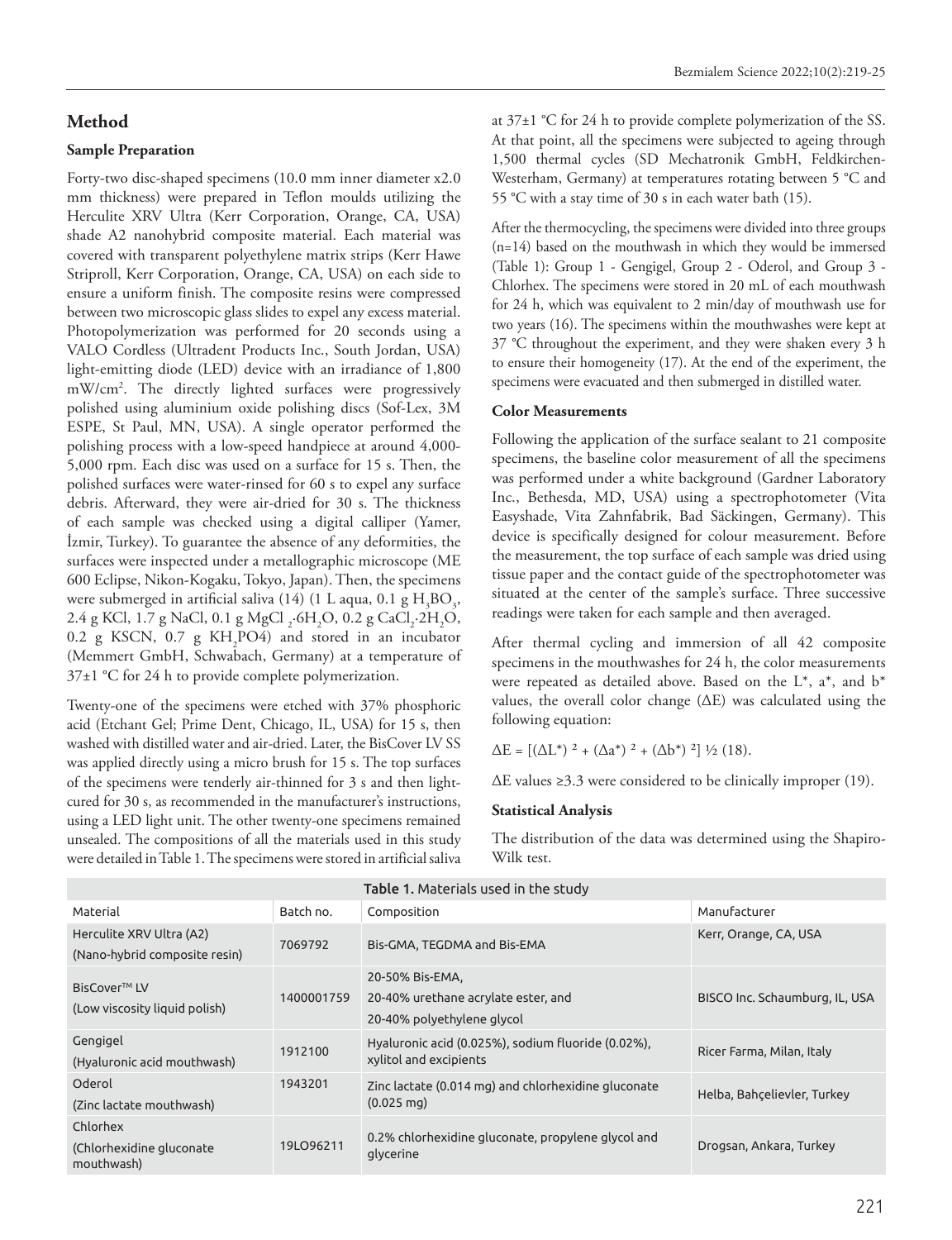Due to the non-normal distribution of the data, the differences in the color changes (∆L\*, ∆a\*, ∆b\* and ∆E) between the different mouthwash groups were analyzed using a Kruskal-Wallis oneway ANOVA. To assess the differences between the sealed and unsealed groups, a Mann-Whitney U test was performed. Data were submitted for statistical analysis at the p=0.05 level of significance. The statistical calculations were performed using SPSS for Windows 24.0 (SPSS Inc., Chicago, IL, USA).

# **Results**

The mean, standard deviation, and median (minimummaximum) of the ∆E, as well as of the ∆L, ∆a, and ∆b values, for the sealed and unsealed groups following immersion in different mouthwashes, are presented in Tables 2 and 3.

Statistically significant differences were found between ∆E values of the specimens without surface sealant but immersed in Chlorhex and the other mouthwashes tested. Chlorhex showed a greater degree of color alteration (p<0.05), followed by Gengigel and Oderol (Table 2).

Regarding the SS, statistically significant differences (p<0.05) were found between the groups in relation to the ∆a values (sealed and unsealed), except for Oderol and Chlorhex groups (Table 3).

Concerning the tested mouthwash solutions, no statistically significant differences were found between the groups (p>0.05) (in relation to the ∆L, ∆a, and ∆b values), except for the ∆L values in the Chlorhex group (p<0.05) (Table 3).

# **Discussion**

The null hypothesis was partially accepted in this study. Although there was a considerable increase in ∆E values after the SS application (except for Chlorhex group), no statistically significant difference in color was observed between the sealed and unsealed composite specimens (p>0.05). The preservation of the color throughout the functional period of dental restorations is one of the foremost aesthetic characteristic considerations concerning composite materials. However, this characteristic is not consistent among the different available restorative materials. In our study, we used a nano-hybrid composite material that could be used both in the anterior and posterior restorations, due to the superior polishability, better optical and aesthetic properties, and less polymerization shrinkage (20). Chairside polishing of composite resins with sealant agents should provide improved stain resistance. However, the success and longevity of these sealant agents on composite resin restorations are still unknown. Since one of our purposes in the study was to evaluate the effect of a surface sealant on the color stability, we preferred to choose only one resin composite material.

| Table 2. $\Delta E$ median (min-max) and mean $\pm$ standard deviation of the experimental groups |                               |                  |                               |                  |       |  |  |  |
|---------------------------------------------------------------------------------------------------|-------------------------------|------------------|-------------------------------|------------------|-------|--|--|--|
|                                                                                                   | Without sealant               |                  | With sealant                  |                  | D     |  |  |  |
|                                                                                                   | Mean $\pm$ SD                 | Median (min/max) | Mean $\pm$ SD                 | Median (min/max) |       |  |  |  |
| Gengigel                                                                                          | $2.21 \pm 1.46$ <sup>aA</sup> | 2.03(0.7/4.5)    | $3.09 \pm 0.65$ <sup>aA</sup> | 2.9(2.3/4.42)    | 0.445 |  |  |  |
| Oderol                                                                                            | $1.94 \pm 1.75$ <sup>aA</sup> | 1.58(0.57/5.67)  | $3.28 \pm 0.66$ <sup>aA</sup> | 3.5(1.9/3.9)     | 0.051 |  |  |  |
| Chlorhex                                                                                          | $5.14 \pm 0.83^{bA}$          | 5.22(4.27/6.73)  | $4.02 \pm 1.71$ <sup>aA</sup> | 3.6(0.7/6.72)    | 0.234 |  |  |  |
| p                                                                                                 | 0.005                         |                  | 0.815                         |                  |       |  |  |  |

Table 2. ΔE median (min-max) and mean ± standard deviation of the experimental groups

The different lowercase letters in the columns indicate statistically significant differences between the mouthwash groups (p<0.05), while the uppercase letters in the lines indicate statistically significant differences between the sealed and unsealed groups (p<0.05). min: Minimum, max: Maximum, SD: Standard deviation

| <b>100te 3:</b> Ac, Ad, Ad median (min max) and mean 2 standard acviation or the experimental groups |                  |                                          |                                  |       |  |  |  |  |
|------------------------------------------------------------------------------------------------------|------------------|------------------------------------------|----------------------------------|-------|--|--|--|--|
|                                                                                                      | Without sealant  |                                          | With sealant                     |       |  |  |  |  |
|                                                                                                      | Median (min/max) |                                          | Median (min/max)                 | P     |  |  |  |  |
|                                                                                                      | $\Delta L$       | $-0.7$ $(-0.4/0.1)^{Aa}$                 | $-2.9$ (-4.4/-2.3) <sup>Ba</sup> | 0.016 |  |  |  |  |
| Gengigel                                                                                             | $\Delta a$       | $0.3$ (-0.1/0.4) <sup>Aa</sup>           | $-0.1$ $(-0.3/0.1)^{Ba}$         | 0.005 |  |  |  |  |
|                                                                                                      | $\Delta b$       | $-0.8$ ( $-3/-0.6$ ) <sup>Aa</sup>       | $0 (-0.7/0.3)^{Ba}$              | 0.002 |  |  |  |  |
|                                                                                                      | $\Delta L$       | $0.3$ (-5.6/1) <sup>Aa</sup>             | $-3.4$ $(-3.9/-1.9)^{Ba}$        | 0.024 |  |  |  |  |
| Oderol                                                                                               | $\Delta a$       | $0.1$ (-1/0.5) <sup>Aa</sup>             | $0 (-0.1/0.2)^{Aa}$              | 0.748 |  |  |  |  |
|                                                                                                      | $\Delta b$       | $-0.9$ $(-2.3/0.2)^{Aa}$                 | $0.2$ (-0.1/1.2) <sup>Ba</sup>   | 0.004 |  |  |  |  |
|                                                                                                      | $\Delta L$       | $-4.9$ ( $-6.7$ / $-4.2$ ) <sup>Ab</sup> | $0.3$ (-3.6/6.7) <sup>Bb</sup>   | 0.001 |  |  |  |  |
| Chlorhex                                                                                             | $\Delta a$       | $0.1$ (-0.2/0.2) <sup>Aa</sup>           | $-0.2$ $(-0.4/0.2)^{Aa}$         | 0.086 |  |  |  |  |
|                                                                                                      | $\Delta b$       | $-0.8(-2.1/-0.2)^{Aa}$                   | $0 (-0.9/0.6)^{Ba}$              | 0.035 |  |  |  |  |
| p                                                                                                    |                  | < 0.05                                   | < 0.05                           |       |  |  |  |  |

Table 3. ΔL, Δa, Δb median (min-max) and mean ± standard deviation of the experimental groups

The different lowercase letters in the columns indicate statistically significant differences between the mouthwash groups (p<0.05), while the uppercase letters in the lines indicate statistically significant differences between the sealed and unsealed groups (p<0.05). min: Minimum, max: Maximum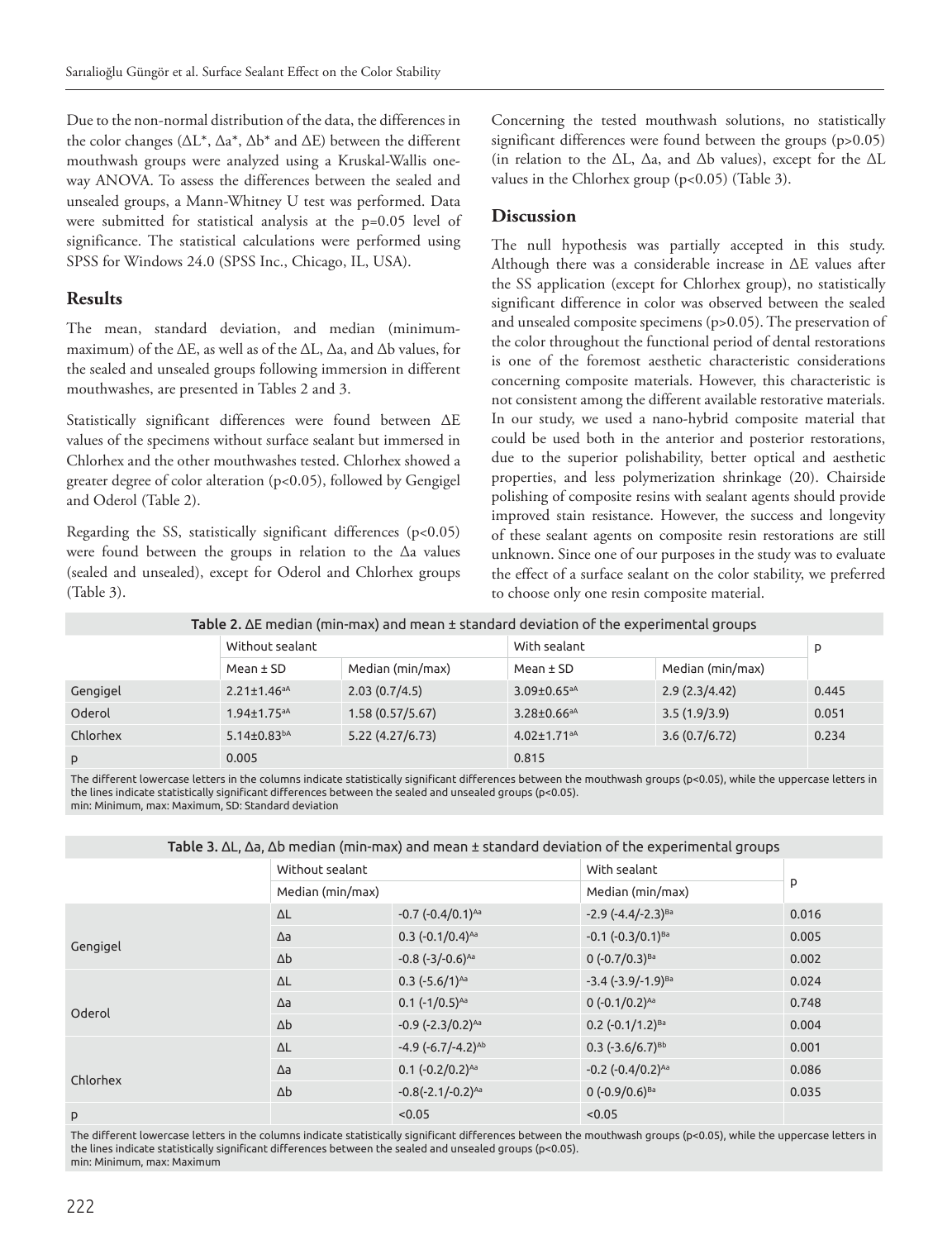In most prior studies, a spectrophotometer was used in accordance with the CIE's L\*a\*b\* framework to measure the ∆E values (21,22). This electronic device uses a normal light in a dark component, separated from the surrounding light, to measure the color and, thus, the results are convincing, definitive, and quotable. The ∆E value of composite resins that is greater than 3.3 indicates a clinically critical and unacceptable color change (18).

The color stability of aesthetic composite restorations is influenced by several extrinsic and intrinsic variables. Extrinsic discoloration results from factors such as poor oral hygiene, dietary, and smoking patterns. The use of mouthwash is another extrinsic variable that influences the color stability of aesthetic composite restorations. Yet, the use of mouthwash is also known to help control caries and periodontal illnesses (23,24). Therefore, in our study, we evaluated the staining effect of two different mouthwashes with very high periodontal effectiveness, containing different concentrations of CHX gluconate as well as a mouthwash containing hyaluronic acid.

In the present study, all mouthwashes caused a color alteration on the composite resins. The Chlorhex with a ∆E value of 5.22 was found as the mouthwash that caused the greatest degree of color alteration among all the tested mouthwashes (Table 2). This high value has been characterized as unacceptable for *in vitro* conditions (25). The absorption of the alcohol particles contained in mouthwashes into the resin matrix may result in the softening of the composite resin's surface and so contribute to its discoloration, which may explain the outcomes observed for Chlorhex (26). One of the mouthwashes tested in this study was Oderol. It incorporates zinc, which is an essential element in plaque, saliva, and enamel. Zinc is added to oral healthcare products to control plaque and to prevent calculus formation. In the presence of plaque and saliva, its permanence may persist for hours in the oral environment (27). According to our findings, the specimens immersed in Oderol, which contained a lower amount of CHX gluconate (0.025 mg) than Chlorhex, did not show unacceptable levels of color change. This acceptable color change may be due to the concentration of CHX gluconate mouthwash ranging from 0.2% to 0.12% (28).

The mechanism of staining by CHX gluconate is not known exactly. In the literature, three possible mechanisms were reported (29). 1) CHX may increase the non-enzymatic browning reaction of protein and carbohydrate in the acquired pellicle; 2) CHX denatures components within the dental pellicle, accelerate the formation of pigmented sulfides of iron; 3) CHX precipitates dietary chromagens. According to our results, Chlorhex with a higher concentration of CHX gluconate caused the most severe color alteration of all mouthwashes. The use of CHX gluconate mouthrinse has been reported to cause staining in earlier studies (28,30,31). From this perspective, this study carries confirmatory value.

The use of an SS, which comprises BIS-GMA, UDMA, and TEG-DMA without filler particles, may assist with removing or minimizing the color variations seen in relation to composite resins. Such materials are characterized by low thickness and high usefulness (32). The use of a SS serves to fill any microstructural defects of the surface and so decreases the surface roughness and the presence of bubbles. Different opinions exist as to the SS, which can alter the surface properties, color stability, marginal microleakage, and optical properties of composite resins (33,34).

There are contradictions among the results of previous studies in this area (24,33,35). According to Doray et al. (33), SS can promote the resistance of temporary composite resin immersed in red wine, coffee, and cranberry juice to staining. However, Soares et al. (35) applied a reflectance analysis and showed that the coffee-related surface coloring was higher in the groups that applied SS. Similar to the results of the present study, Lee and Powers (24) stated that the color alterations seen in the sealed group subjected to staining by CHX, tea, and mucin were not notably different when compared to those seen in the unsealed group. Differences in the chemistry, polymerization approaches, and thicknesses of the sealants may impact their sensitivities to coloring. Regarding the current study, an unexpected phenomenon occurred after the polymerization of SSs on the surfaces of the composite samples. Although the initial appearance was a glossy surface, air bubbles formed in the sealant material during the application with a brush, might provide a suitable environment for the discoloration of the material, as they created irregular areas on the restoration surface after polymerization. The variations between the ∆E values of the tested specimens in the present study may also be attributed to the long-term immersion in the mouthwashes, which destroys the integrity of the SS layer. This destroying could lead to microcrack formations and the removal of nonadherent surface particles. The increased thickness of the sealant agent may be responsible for the various degrees of discoloration and deterioration of the surface sealant (24). Based on these, it can be said that the SS application may have no positive effect (33).

The discoloration of composite resins can be considered in relation to their degree of water absorption and the hydrophilicity of the resin matrix (36). If the resin matrix can retain water, it is also able to retain any other liquid, which eventually leads to discoloration. Extraordinary water absorption induces the extension and plasticization of the composite, as well as the hydrolysis of the silane, which in turn forms microcracks and so leads to the decreased durability of the composite restoration (37). Indeed, microcracks or interfacial gaps at the intersection between the filler and the matrix permit stain infiltration and so facilitate discoloration (23,37).

In the formulation of Herculite XRV Ultra, TEGDMA was included to decrease the viscosity of the Bis-GMA resin. While the TEGDMA was included to enhance the handling features, it also resulted in water sorption ability (37). In fact, the hydrophilic characteristics of the TEGDMA lead to extraordinary water sorption, which prompts the extension and plasticizing of the Bis-GMA resin, and causes a reduction in the longevity of the composite resin. It has been reported that hydrophilic materials show a high degree of water absorption and, they become more colored with staining agents than hydrophobic materials (38).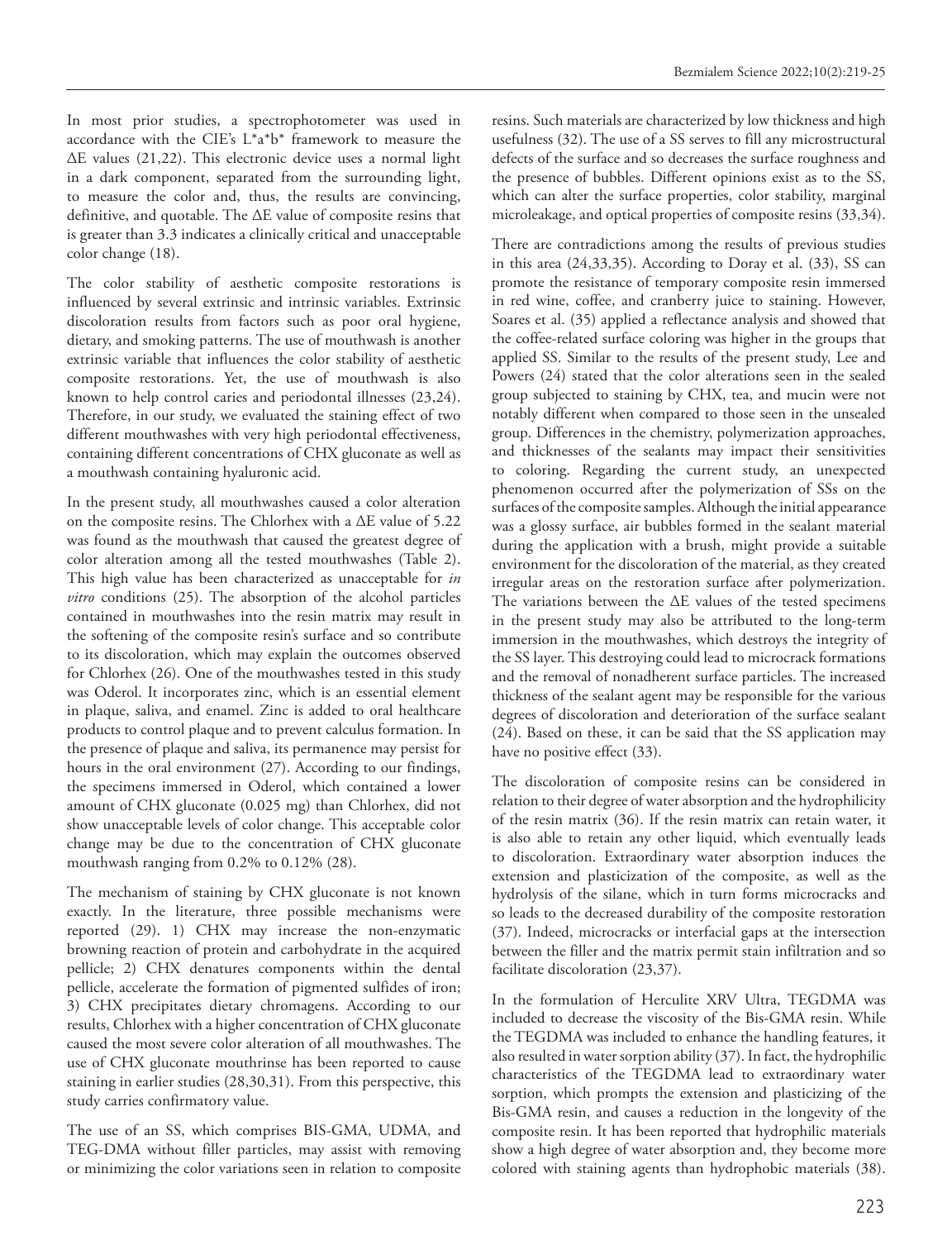Although Herculite XRV Ultra, a nano-hybrid composite resin, was expected to show less discoloration due to its small particle size, it showed a high degree of discoloration when immersed in mouthwashes. This can be attributed to the structure of the resin matrix (UDMA, TEGDMA, Bis-EMA) and the different sizes of the filler particles.

The results of this study showed that the color changes on composite specimens exposed to different types of mouthwash for 24 hours were not clinically acceptable (∆E>3.3). Regarding the color parameters  $(L^*a^*b^*)$ , the results indicated that the ∆L values were negative, which showed that the composite samples became darker in all groups (except for the Chlorhex group). It was reported that color change for dimethacrylate based composites was mostly caused by ∆L\* and ∆b\* (39). In terms of  $a^*$  axis, the colors of the composite samples immersed in mouthwashes shifted from red towards green after SS application. In relation to the b\* axis, the colors of the nanohybrid composite samples shifted from blue towards yellow after SS application (Table 3). Yellowing was most likely due to a reaction involving the many unreacted methacrylate groups (approximately 40%) present within the composite resin. The visual yellowing of BIS-GMA itself during UV illumination in the presence of oxygen implies that some chemical alteration of the resin itself may be one of the principal causes of the yellowing in dental composites (40).

### **Study Limitations**

It is important to recognize the methodological limitations of *in vitro* studies designed to determine color stability. To accelerate the ageing progress*, in vitro* studies aim to simulate the impacts of long-term exposure in an oral environmental. Within the oral environment, the saliva and other liquids may dilute the stains. The first limitation of this study was not keeping the samples in artificial saliva as in the oral environment and not immersing them for a long time. Already, exposure of dental structures and restorative materials to the coloring agents in the oral environment is not continuous and the discoloration can be accelerated by mechanical wear. The second limitation of this study was that mechanical wear was not imitated. Besides, choosing only one composite resin and one surface sealant, and the lack of brushing effect with or without a toothpaste were the other limitations of the study.

# **Conclusion**

Within the limitations of this study, it could be concluded that long-term use of mouthwash causes discoloration on a composite resin restoration. Besides, the application of a low viscosity liquid surface sealant material did not show the excepted effect on the color stability of a nano-hybrid composite resin in terms of three different mouthwashes.

# **Ethics**

**Ethics Committee Approval:** Ethics committee approval is not required since our study was conducted with composite resin samples and no patient or dental samples were used.

Peer-review: Externally peer reviewed.

### **Authorship Contributions**

Concept: A.S.G., N.D., Ş.H.S., Design: A.S.G., N.D., Data Collection or Processing: A.S.G., D.S.K., Analysis or Interpretation: A.S.G., N.D., Literature Search: A.S.G., N.D., D.S.K., Ş.H.S., Writing: A.S.G.

**Conflict of Interest:** No conflict of interest was declared by the authors.

**Financial Disclosure:** The authors declared that this study received no financial support.

# **References**

- 1. Güler AU, Güler E, Yücel AC, Ertaş E. Effects of polishing procedures on color stability of composite resins. J Appl Oral Sci. 2009;17:108-12.
- 2. Itoh K, Iwaku M, Fusayama T. Effectiveness of glazing composite resin restorations. J Prosthet Dent 1981;45:606-13.
- 3. Trushkowsky RD. Attributes of a surface-penetrating sealant. Contemporary Esthetics and Restorative Practice 2004(June):52-54.
- 4. Samra AP, Pereira SK, Delgado LC, Borges CP. Color stability evaluation of aesthetic restorative materials. Braz Oral Res 2008;22:205-10.
- 5. Cruvinel DR, Garcia Lda F, Consani S, de Carvalho Panzeri Piresde-Souza F. Composites associated with pulp-protection material: color-stability analysis after accelerated artificial aging. Eur J Dent 2010;4:6-11.
- 6. Dietschi D, Campanile G, Holz J, Meyer JM. Comparison of the color stability of ten new-generation composites: an in vitro study. Dent Mater 1994;10:353-62.
- 7. DeVore LR. Antimicrobial mouthrinses: impact on dental hygiene. J Am Dent Assoc 1994;125(Suppl 2):23S-28S.
- 8. Schneider LF, Moraes RR, Cavalcante LM, Sinhoreti MA, Correr-Sobrinho L, Consani S. Cross-link density evaluation through softening tests: effect of ethanol concentration. Dent Mater 2008;24:199-203.
- 9. Sarrett DC, Coletti DP, Peluso AR. The effects of alcoholic beverages on composite wear. Dent Mater 2000;16:62-7.
- 10. Gomez-Polo C, Portillo Munoz M, Lorenzo Luengo MC, Vicente P, Galindo P, Martin Casado AM. Comparison of the CIELab and CIEDE2000 color difference formulas. J Prosthet Dent 2016;115:65-70.
- 11. Paravina RD. Critical appraisal. Color in dentistry: match me, match me not. J Esthet Restor Dent 2009;21:133-9.
- 12. Pader M. Oral Hygiene Products and Practice. 1st ed. New York: Dekker Inc. 1988.
- 13. Mandel ID. Chemotherapeutic agents for controlling plaque and gingivitis. J Clin Periodontol 1988;15:488-98.
- 14. Schmidlin P, Zobrist K, Attin T, Wegehaupt F. In vitro re-hardening of artificial enamel caries lesions using enamel matrix proteins or selfassembling peptides. J Appl Oral Sci 2016;24:31-6.